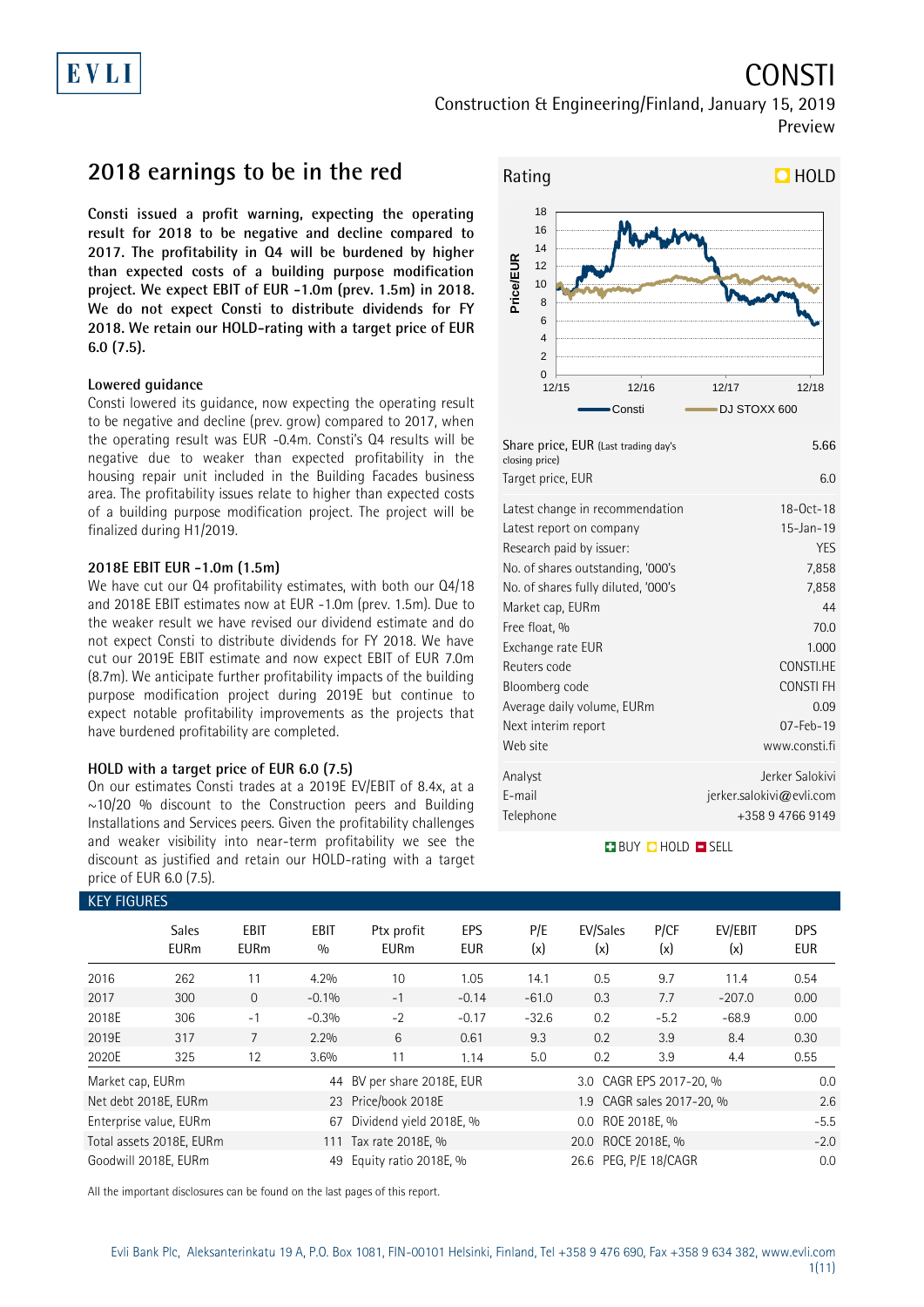Construction & Engineering/Finland, January 15, 2019 Preview

| Operative model                    |         |          |          |           |          |                 |          |         |             |
|------------------------------------|---------|----------|----------|-----------|----------|-----------------|----------|---------|-------------|
| Consti                             | 2016    | 2017     | Q1/18    | Q2/18     |          | 03/'18E 04/'18E | 2018E    |         | 2019E 2020E |
| Net sales                          | 261.5   | 300.2    | 62.3     | 77.8      | 78.9     | 87.0            | 306.0    | 317.0   | 324.5       |
| sales growth %                     | $2.1\%$ | 14.8%    | 8.7%     | $-1.3%$   | 1.4%     | 0.8%            | 1.9%     | 3.6%    | 2.4%        |
| <b>EBIT</b>                        | 11.0    | $-0.4$   | $-0.2$   | 1.7       | $-1.4$   | $-1.0$          | $-1.0$   | 7.0     | 11.8        |
| EBIT-margin %                      | 4.2%    | $-0.1\%$ | $-0.4\%$ | $2.1\%$   | $-1.8\%$ | $-1.1\%$        | $-0.3%$  | 2.2%    | 3.6%        |
| <b>Technical Building Services</b> |         |          |          |           |          |                 |          |         |             |
| Net sales                          | 103.9   | 116.1    | 25.0     | 28.0      | 23.9     | 30.1            | 106.9    | 111.0   | 112.0       |
| sales growth %                     | $1.3\%$ | 11.8%    | $-4.2%$  | $-14.6\%$ | $-7.4%$  | $-4.3%$         | $-7.9\%$ | 3.8%    | $0.9\%$     |
| <b>Renovation Contracting</b>      |         |          |          |           |          |                 |          |         |             |
| Net sales                          | 74.9    | 80.9     | 18.1     | 21.0      | 22.7     | 24.1            | 85.9     | 89.0    | 91.5        |
| sales growth %                     | $9.1\%$ | $7.9\%$  | 13.3%    | 1.4%      | 5.8%     | 5.9%            | 6.2%     | 3.7%    | 2.8%        |
| <b>Building Facades</b>            |         |          |          |           |          |                 |          |         |             |
| Net sales                          | 88.6    | 113.9    | 21.7     | 33.2      | 36.4     | 36.8            | 128.1    | 133.0   | 137.0       |
| sales growth %                     | $-0.7%$ | 28.6%    | 28.6%    | 20.5%     | 6.7%     | 3.9%            | 12.4%    | 3.9%    | $3.0\%$     |
| Parent comp. and elim.             | $-6.0$  | $-10.7$  | $-2.5$   | $-4.5$    | $-4.0$   | $-4.0$          | $-14.9$  | $-16.0$ | $-16.0$     |

|                                   | <b>MCAP</b> |        | EV/EBITDA |        | EV/EBIT |         | P/E     |
|-----------------------------------|-------------|--------|-----------|--------|---------|---------|---------|
| <b>CONSTRUCTION PEERS</b>         | <b>MEUR</b> | 19E    | 20E       | 19E    | 20E     | 19E     | 20E     |
| YIT                               | 1197        | 7.2x   | 7.2x      | 9.0x   | 9.2x    | 8.6x    | 9.0x    |
| ISRV Yhtiöt                       | 123         | 10.3x  | 9.3x      | 11.5x  | 10.2x   | 7.2x    | 6.1x    |
| Lehto Group                       | 283         | 6.0x   | 4.9x      | 6.5x   | 5.3x    | 7.9x    | 6.6x    |
| <b>Skanska</b>                    | 6100        | 7.7x   | 7.2x      | 9.5x   | 8.7x    | 12.3x   | 11.5x   |
| <b>INCC</b>                       | 1509        | 7.2x   | 5.8x      | 10.4x  | 7.8x    | 12.2x   | 9.3x    |
| <b>Peab</b>                       | 2106        | 6.2x   | 6.0x      | 8.2x   | 7.9x    | 10.5x   | 10.2x   |
| IJM                               | 1258        | 7.2x   | 6.7x      | 7.2x   | 6.7x    | 10.8x   | 10.2x   |
| <u>lVeidekke</u>                  | 1247        | 6.9x   | 6.2x      | 10.1x  | 8.9x    | 11.3x   | 10.3x   |
| Peer Group Average                | 1704        | 7.3x   | 6.7x      | 9.1x   | 8.1x    | 10.1x   | 9.2x    |
| Peer Group Median                 | 1247        | 7.2x   | 6.5x      | 9.3x   | 8.3x    | 10.7x   | 9.7x    |
| Consti (Evli est.)                | 44          | 6.4x   | 3.9x      | 8.4x   | 4.4x    | 9.3x    | 5.0x    |
| Consti prem./disc. to peer median |             | $-10%$ | $-40%$    | $-10%$ | $-47%$  | $-1.3%$ | $-4.9%$ |

Source FactSet, Evli Research

| <b>BUILDING INSTALLATIONS</b>     | <b>MCAP</b> | EV/EBITDA |        |         | EV/EBIT |        | P/E    |
|-----------------------------------|-------------|-----------|--------|---------|---------|--------|--------|
| <b>AND SERVICES PEERS</b>         | <b>MEUR</b> | 19E       | 20E    | 19E     | 20E     | 19E    | 20E    |
| <b>Caverion</b>                   | 740         | 7.6x      | 6.5x   | 10.3x   | 8.4x    | 14.2x  | 11.3x  |
| Bravida Holding                   | 1324        | 10.7x     | 9.9x   | 11.0x   | 10.1x   | 14.0x  | 13.4x  |
| MITIE Group                       | 451         | 4.4x      | 3.7x   | 5.6x    | 4.7x    | 6.2x   | 5.6x   |
| <b>IISS</b>                       | 4617        | 9.2x      | 8.2x   | 11.0x   | 9.9x    | 13.0x  | 11.8x  |
| <b>B</b> ilfinger                 | 1195        | 6.5x      | 4.5x   | 10.3x   | 6.2x    | 12.2x  | 8.1x   |
| Peer Group Average                | 1666        | 7.7x      | 6.6x   | 9.6x    | 7.9x    | 11.9x  | 10.0x  |
| Peer Group Median                 | 1195        | 7.6x      | 6.5x   | 10.3x   | 8.4x    | 13.0x  | 11.3x  |
| Consti (Evli est.)                | 44          | 6.4x      | 3.9x   | 8.4x    | 4.4x    | 9.3x   | 5.0x   |
| Consti prem./disc. to peer median |             | $-1.5%$   | $-41%$ | $-1.9%$ | $-48%$  | $-29%$ | $-56%$ |

Source FactSet, Evli Research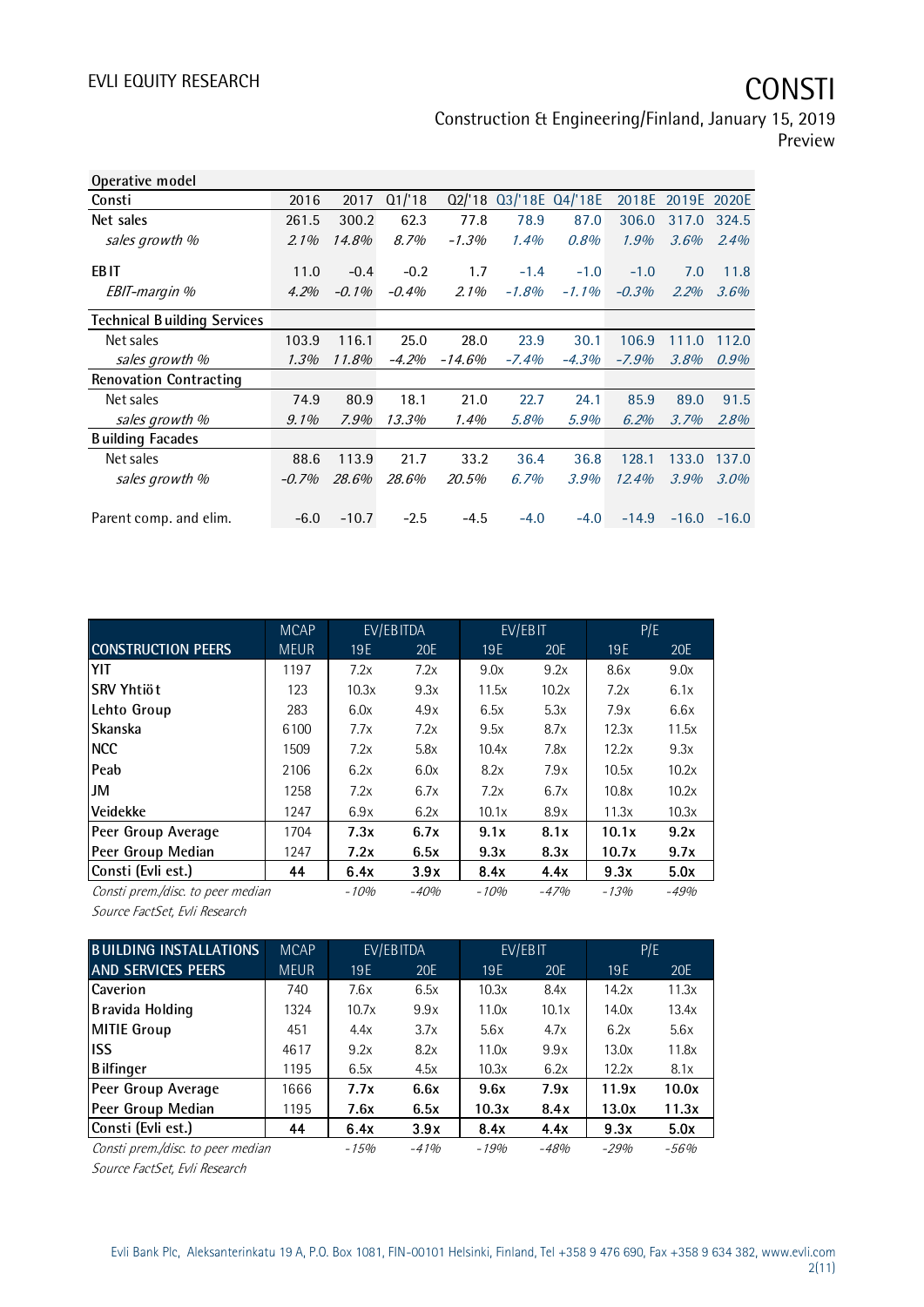## Construction & Engineering/Finland, January 15, 2019 Preview

| <b>BASE CASE DETAILS</b>    | <b>VALUATION ASSUMPTIONS</b> |                                |                      |
|-----------------------------|------------------------------|--------------------------------|----------------------|
| 5.66 PV of Free Cash Flow   | 54 Long-term growth, %       | 1.0 Risk-free interest rate, % | 2.25                 |
| 13.49 PV of Horizon value   | 65 WACC, %                   | 8.6 Market risk premium, %     | 5.8                  |
| 138.4 Unconsolidated equity | 0 Spread, %                  | 0.5 Debt risk premium, %       | 3.3                  |
| 14.6 Marketable securities  | 1 Minimum WACC, %            | 8.1 Equity beta coefficient    | 1.15                 |
| 12.5 Debt - dividend        | -23 Maximum WACC, %          | 9.1 Target debt ratio, %       | 30                   |
| 54.4 Value of stock         | 107 Nr of shares, Mn         | 7.9 Effective tax rate, %      | 20                   |
|                             |                              |                                | ASSUMPTIONS FOR WACC |

| DCF valuation, EURm       | 2017   | 2018E          | 2019E          | 2020E          | 2021E          | 2022E    | 2023E          | 2024E          | 2025E          | 2026E          | 2027E          | Horizon |
|---------------------------|--------|----------------|----------------|----------------|----------------|----------|----------------|----------------|----------------|----------------|----------------|---------|
| Net sales                 | 300    | 306            | 317            | 325            | 331            | 338      | 341            | 344            | 348            | 351            | 355            | 358     |
| Sales growth, %           | 14.8   | 1.9            | 3.6            | 2.4            | 2.0            | 2.0      | 1.0            | 1.0            | 1.0            | 1.0            | 1.0            | 1.0     |
| Operating income (EBIT)   | 0      | $-1$           |                | 12             | 13             | 14       | 14             | 14             | 14             | 14             | 13             | 13      |
| EBIT margin, %            | $-0.1$ | $-0.3$         | 2.2            | 3.6            | 4.0            | 4.0      | 4.0            | 4.0            | 4.0            | 4.0            | 3.5            | 3.5     |
| + Depreciation+amort.     |        | $\overline{2}$ | $\overline{2}$ | $\overline{2}$ | $\overline{2}$ | 2        | $\overline{2}$ | $\overline{2}$ | $\overline{2}$ | $\overline{2}$ | $\overline{2}$ |         |
| - Income taxes            |        | $\overline{2}$ | $-3$           | $-2$           | $-3$           | $-3$     | $-3$           | $-3$           | $-3$           | $-3$           | $-3$           |         |
| - Change in NWC           | 8      | $-11$          | 5              | $\mathbf 0$    | $\Omega$       | $\Omega$ | $\Omega$       | 0              | $\Omega$       | $\Omega$       | $\Omega$       |         |
| NWC / Sales, %            | $-5.0$ | $-1.1$         | $-2.7$         | $-2.7$         | $-2.7$         | $-2.7$   | $-2.7$         | $-2.7$         | $-2.7$         | $-2.7$         | $-2.7$         |         |
| + Change in other liabs   |        | $\mathbf 0$    | $\Omega$       | $\mathbf 0$    | $\Omega$       | $\Omega$ | $\Omega$       | $\Omega$       | $\mathbf 0$    | $\Omega$       | $\Omega$       |         |
| - Capital Expenditure     | $-5$   | $-1$           | $-2$           | $-2$           | $-2$           | $-2$     | $-2$           | $-2$           | $-2$           | $-2$           | $-2$           | $-2$    |
| Investments / Sales, %    | 1.7    | 0.4            | 0.7            | 0.5            | 0.5            | 0.5      | 0.5            | 0.5            | 0.5            | 0.5            | 0.5            | 0.5     |
| - Other items             | $-1$   | 0              | $\mathbf 0$    | $\mathbf{0}$   | $\mathbf{0}$   | 0        | 0              | 0              | $\mathbf 0$    | 0              | $\mathbf 0$    |         |
| = Unlevered Free CF (FCF) | 4      | $-10$          | 9              | 10             | 11             | 11       | 11             | 11             | 11             | 11             | 10             | 135     |
| = Discounted FCF (DFCF)   |        | $-10$          | 9              | 8              | 8              | 8        |                |                | 6              | 6              | 5              | 65      |
|                           |        |                |                |                |                |          |                |                |                |                |                |         |
| $=$ DFCF min WACC         |        | $-10$          | 9              | 8              | 8              | 8        | 7              | 7              |                | 6              | 5              | 72      |
| $=$ DFCF max WACC         |        | $-10$          | 9              | 8              | 8              | 8        | 7              | 7              | 6              | 6              | 5              | 58      |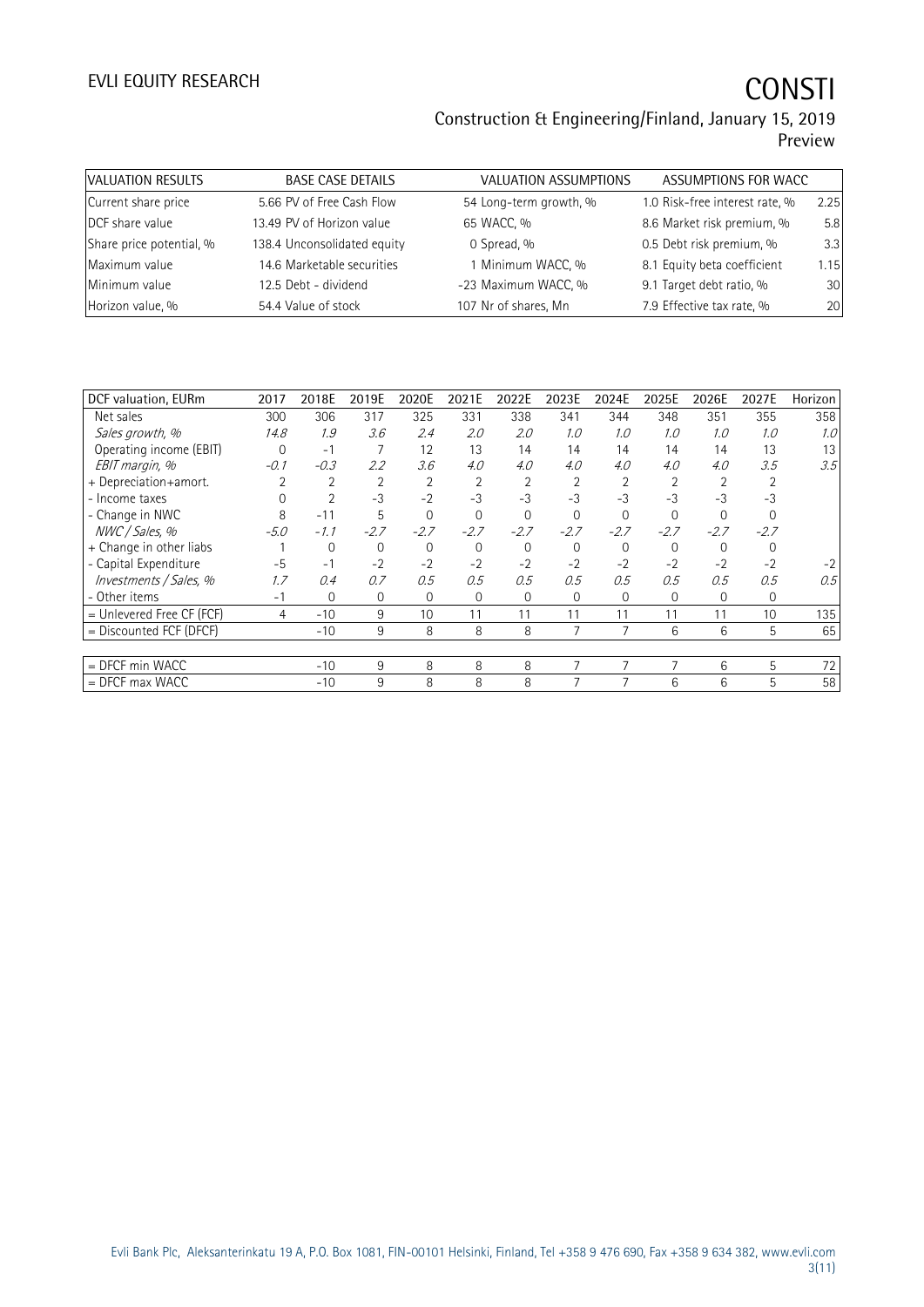Construction & Engineering/Finland, January 15, 2019 Preview

| <b>INTERIM FIGURES</b>               |             |                |              |                |                |              |                |             |              |                |                |       |
|--------------------------------------|-------------|----------------|--------------|----------------|----------------|--------------|----------------|-------------|--------------|----------------|----------------|-------|
| EVLI ESTIMATES, EURm                 | 201701      | 201702         | 201703       | 201704         | 2017           | 2018Q1       | 201802         | 201803      | 2018Q4E      | 2018E          | 2019E          | 2020E |
| Net sales                            | 57          | 79             | 78           | 86             | 300            | 62           | 78             | 79          | 87           | 306            | 317            | 325   |
| EBITDA                               | 1           | 3              | $\mathbf 0$  | $-2$           | $\overline{2}$ | $\mathbf 0$  | $\overline{2}$ | $-1$        | $\mathbf 0$  | $\overline{1}$ | 9              | 13    |
| EBITDA margin (%)                    | 1.3         | 4.1            | $-0.3$       | $-2.4$         | 0.6            | 0.3          | 2.7            | $-1.3$      | $-0.5$       | 0.3            | 2.9            | 4.1   |
| EBIT                                 | $\Omega$    | 3              | $-1$         | $-3$           | $\mathbf{0}$   | $\mathbf{0}$ | $\overline{2}$ | $-1$        | $-1$         | $-1$           | $\overline{7}$ | 12    |
| EBIT margin (%)                      | 0.5         | 3.4            | $-1.0$       | $-3.0$         | $-0.1$         | $-0.4$       | 2.2            | $-1.8$      | $-7.7$       | $-0.3$         | 2.2            | 3.6   |
| Net financial items                  | $\mathbf 0$ | $\mathbf{0}$   | $\mathbf{0}$ | $\mathbf{0}$   | $-1$           | $\mathbf{0}$ | $\mathbf{0}$   | $\mathbf 0$ | $\mathbf 0$  | $-1$           | $-1$           | $-1$  |
| Pre-tax profit                       | 0           | 2              | $-1$         | $-3$           | $-1$           | $\mathbf{0}$ | 2              | $-2$        | $-1$         | $-2$           | 6              | 11    |
| Tax                                  | $\Omega$    | $\mathbf{0}$   | $\mathbf 0$  | $\overline{1}$ | $\Omega$       | $\Omega$     | $\Omega$       | $\mathbf 0$ | $\mathbf{0}$ | $\mathbf{0}$   | $-1$           | $-2$  |
| Tax rate (%)                         | 76.5        | 20.0           | 17.2         | 18.4           | 10.8           | 18.9         | 19.7           | 20.0        | 20.0         | 20.0           | 20.0           | 20.0  |
| Net profit                           | $\mathbf 0$ | $\overline{2}$ | $-1$         | $-2$           | $-1$           | $\mathbf 0$  | $\mathbf{1}$   | $-1$        | $-1$         | $-1$           | 5              | 9     |
| EPS                                  | 0.00        | 0.26           | $-0.10$      | $-0.30$        | $-0.14$        | $-0.04$      | 0.16           | $-0.17$     | $-0.12$      | $-0.17$        | 0.61           | 1.14  |
| EPS adjusted (diluted no. of shares) | 0.00        | 0.26           | $-0.10$      | $-0.30$        | $-0.14$        | $-0.04$      | 0.16           | $-0.17$     | $-0.12$      | $-0.17$        | 0.61           | 1.14  |
| Dividend per share                   | 0.00        | 0.00           | 0.00         | 0.00           | 0.00           | 0.00         | 0.00           | 0.00        | 0.00         | 0.00           | 0.30           | 0.55  |
| SALES, EURm                          |             |                |              |                |                |              |                |             |              |                |                |       |
| <b>Technical Building Services</b>   | 26          | 33             | 26           | 31             | 116            | 25           | 28             | 25          | 30           | 108            | 111            | 112   |
| Renovation                           | 16          | 21             | 21           | 23             | 81             | 18           | 21             | 24          | 24           | 87             | 89             | 92    |
| <b>Building Facades</b>              | 17          | 28             | 34           | 35             | 114            | 22           | 33             | 34          | 37           | 126            | 133            | 137   |
| Elimination                          | $-2$        | $-2$           | $-3$         | $-3$           | $-11$          | $-2$         | $-4$           | $-4$        | $-4$         | $-15$          | $-16$          | $-16$ |
| Total                                | 57          | 79             | 78           | 86             | 300            | 62           | 78             | 79          | 87           | 306            | 317            | 325   |
| SALES GROWTH, Y/Y %                  |             |                |              |                |                |              |                |             |              |                |                |       |
| Technical Building Services          | 9.7         | 17.1           | 0.6          | 18.8           | 11.8           | $-4.2$       | $-14.6$        | $-3.0$      | $-4.3$       | $-6.9$         | 2.7            | 0.9   |
| Renovation                           | $-5.0$      | 20.6           | 9.2          | 6.7            | 7.9            | 13.3         | 1.4            | 11.2        | 5.9          | 7.6            | 2.3            | 2.8   |
| <b>Building Facades</b>              | 42.5        | 33.1           | 26.4         | 21.7           | 28.6           | 28.6         | 20.5           | 0.1         | 3.9          | 10.4           | 5.7            | 3.0   |
| Elimination                          | 57.9        | 109.2          | 103.8        | 58.2           | 80.6           | 53.0         | 97.5           | 15.1        | 19.7         | 39.7           | 7.3            | 0.0   |
| Total                                | 11.5        | 21.6           | 10.4         | 15.3           | 14.8           | 8.7          | $-1.3$         | 1.4         | 0.8          | 1.9            | 3.6            | 2.4   |
| EBIT, EURm                           |             |                |              |                |                |              |                |             |              |                |                |       |
| Group                                | 0           | 3              | $-1$         | $-3$           | $\mathbf{0}$   | $\mathbf 0$  | $\overline{2}$ | $-1$        | $-1$         | $-1$           | $\overline{7}$ | 12    |
| Total                                | $\circ$     | 3              | $-1$         | $-3$           | $\Omega$       | $\mathbf{0}$ | $\overline{2}$ | $-1$        | $-1$         | $-1$           | $\overline{7}$ | 12    |
| EBIT margin, %                       |             |                |              |                |                |              |                |             |              |                |                |       |
| Group                                |             |                |              |                | $-93,750.0$    |              |                |             |              |                |                |       |
| Total                                | 0.5         | 3.4            | $-1.0$       | $-3.0$         | $-0.1$         | $-0.4$       | 2.2            | $-1.8$      | $-7.7$       | $-0.3$         | 2.2            | 3.6   |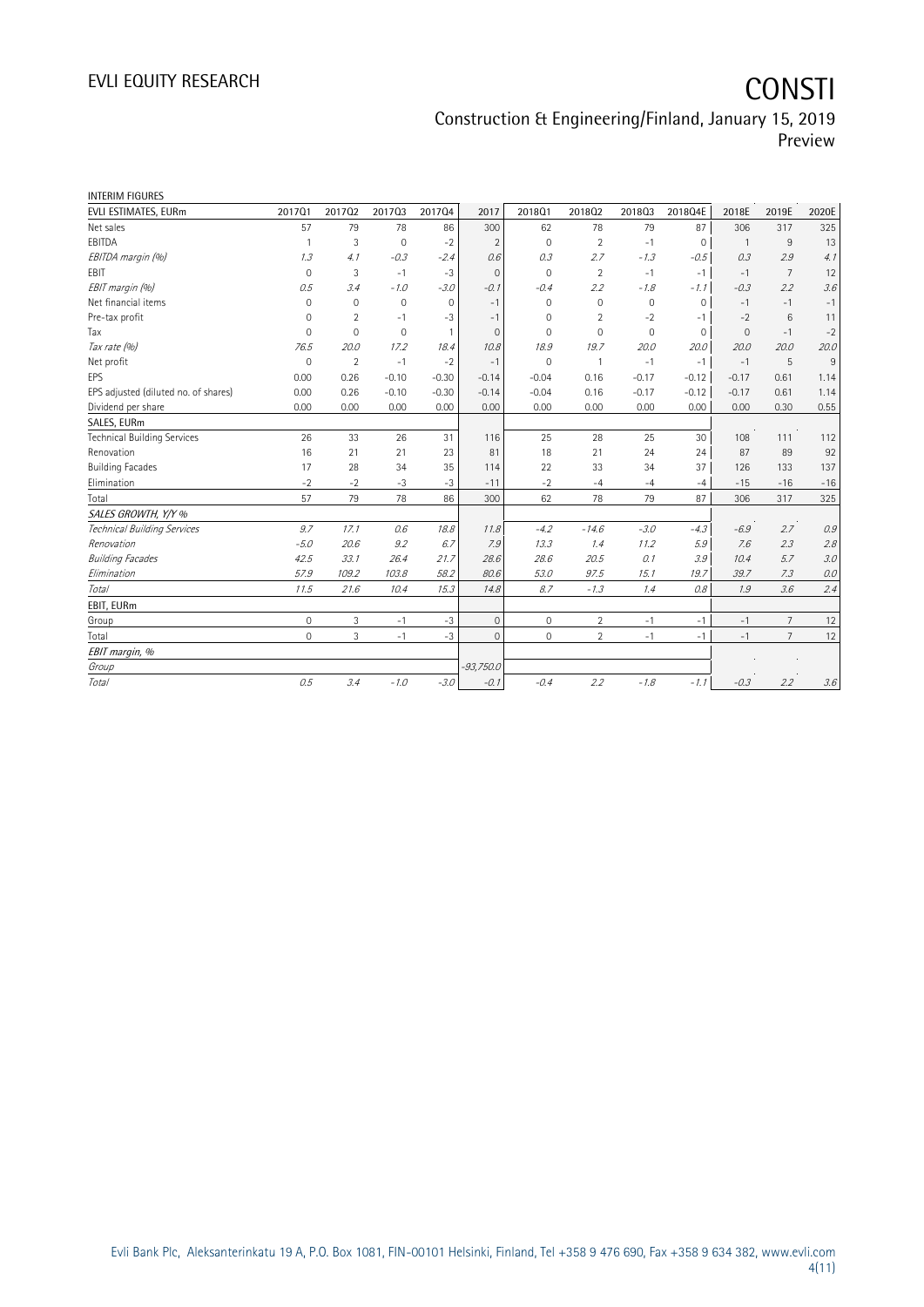## Construction & Engineering/Finland, January 15, 2019 Preview

| INCOME STATEMENT, EURm                   | 2013                | 2014                | 2015                        | 2016                | 2017                        | 2018E               | 2019E          | 2020E          |
|------------------------------------------|---------------------|---------------------|-----------------------------|---------------------|-----------------------------|---------------------|----------------|----------------|
| Sales                                    | 172                 | 216                 | 256                         | 262                 | 300                         | 306                 | 317            | 325            |
| Sales growth (%)                         | 0.0                 | 25.6                | 18.6                        | 2.1                 | 14.8                        | 1.9                 | 3.6            | 2.4            |
| Costs                                    | $-165$              | $-206$              | $-244$                      | $-248$              | $-298$                      | $-305$              | $-308$         | $-311$         |
| Reported EBITDA                          | $\overline{7}$      | 10                  | 13                          | 13                  | $\overline{2}$              | 1                   | 9              | 13             |
| Extraordinary items in EBITDA            | $\mathsf{O}\xspace$ | $\mathbf 0$         | $\mathsf{O}\xspace$         | $\mathsf{O}\xspace$ | $\mathbf 0$                 | $\mathbf 0$         | $\mathbf 0$    | $\mathbf 0$    |
| EBITDA margin (%)                        | 4.1                 | 4.5                 | 4.9                         | 5.0                 | 0.6                         | 0.3                 | 2.9            | 4.1            |
| Depreciation                             | $-1$                | $-2$                | $-2$                        | $-2$                | $-2$                        | $-2$                | $-2$           | $-2$           |
| EBITA                                    | $\,6$               | 8                   | 11                          | 11                  | $\mathbf 0$                 | $-1$                | $\overline{7}$ | 12             |
| Goodwill amortization / writedown        | $\mathsf{O}\xspace$ | $\mathbf 0$         | $\mathbf 0$                 | $\mathbf 0$         | $\mathbf 0$                 | $\mathbf 0$         | $\mathbf 0$    | $\mathbf 0$    |
| Reported EBIT                            | $\,6$               | 8                   | 11                          | 11                  | $\mathbf 0$                 | $-1$                | $\overline{7}$ | 12             |
| EBIT margin (%)                          | 3.2                 | 3.6                 | 4.1                         | 4.2                 | $-0.1$                      | $-0.3$              | 2.2            | 3.6            |
| Net financials                           | $-5$                | $-5$                | $-4$                        | $-1$                | $-1$                        | $-1$                | $-1$           | $-1$           |
| Pre-tax profit                           | $\mathbf{1}$        | $\sqrt{3}$          | 6                           | 10                  | $-1$                        | $-2$                | 6              | 11             |
| Extraordinary items                      | $\mathbf 0$         | $\mathbb O$         | $-2$                        | $\mathsf{O}\xspace$ | $\mathbf 0$                 | $\mathbb O$         | $\mathbf 0$    | $\mathbf 0$    |
| Taxes                                    | $\mathsf{O}\xspace$ | $-1$                | $-1$                        | $-2$                | $\mathbf 0$                 | $\mathbf 0$         | $-1$           | $-2$           |
| Minority shares                          | $\mathbf 0$         | $\mathbf 0$         | $\mathsf{O}\xspace$         | $\mathsf{O}\xspace$ | $\mathbf 0$                 | $\mathbf 0$         | $\mathbf 0$    | $\mathbf 0$    |
| Net profit                               | 16                  | $\overline{c}$      | 3                           | 8                   | $-1$                        | $-1$                | 5              | 9              |
| <b>BALANCE SHEET, EURm</b>               |                     |                     |                             |                     |                             |                     |                |                |
| Assets                                   |                     |                     |                             |                     |                             |                     |                |                |
| Fixed assets                             | $\overline{7}$      | $\overline{7}$      | 6                           | 6                   | 5                           | 4                   | $\overline{4}$ | $\overline{4}$ |
| % of sales                               | $\it 4$             | $\mathcal{I}% _{G}$ | $\mathcal{L}_{\mathcal{L}}$ | $\overline{2}$      | $\mathcal{L}_{\mathcal{L}}$ | $\overline{1}$      | $\mathcal I$   | 1              |
| Goodwill                                 | 43                  | 44                  | 43                          | 44                  | 49                          | 49                  | 49             | 49             |
| % of sales                               | 25                  | 20                  | 17                          | 17                  | 16                          | 16                  | 15             | 15             |
| Inventory                                | $\mathbf 0$         | $\mathbf{1}$        | 1                           | 1                   | $\overline{1}$              | 1                   | 1              | $\mathbf{1}$   |
| % of sales                               | 0                   | 0                   | 0                           | 0                   | 0                           | 0                   | 0              | 0              |
| Receivables                              | 24                  | 35                  | 36                          | 39                  | 36                          | 57                  | 48             | 49             |
| % of sales                               | 14                  | 16                  | 14                          | 15                  | 12                          | 19                  | 15             | 15             |
| Liquid funds                             | $\mathbf{1}$        | 10                  | 4                           | 9                   | 10                          | 1                   | 10             | 10             |
| % of sales                               | $\cal I$            | 5                   | $\mathcal{L}_{\mathcal{L}}$ | $\overline{4}$      | 3                           | 0                   | $\mathcal{I}$  | 3              |
| Total assets                             | 76                  | 96                  | 91                          | 98                  | 101                         | 111                 | 112            | 113            |
| Liabilities                              |                     |                     |                             |                     |                             |                     |                |                |
| Equity                                   | $-1$                | $\mathbf{1}$        | 25                          | 30                  | 25                          | 24                  | 29             | 35             |
| % of sales                               | $-1$                | 0                   | 10                          | 11                  | 8                           | 8                   | $\mathcal G$   | 11             |
| Deferred taxes                           | $\circ$             | $\mathbf 0$         | $\mathsf{O}\xspace$         | $\mathsf{O}\xspace$ | $\mathbf 0$                 | 1                   | $\mathbf 0$    | $\mathbf 0$    |
| % of sales                               | $\mathcal O$        | 0                   | 0                           | $\mathcal O$        | 0                           | 0                   | 0              | 0              |
| Interest bearing debt                    | 55                  | 55                  | 21                          | 21                  | 22                          | 23                  | 24             | 18             |
| % of sales                               | 32                  | 25                  | 8                           | $\mathcal S$        | $\boldsymbol{7}$            | $\mathcal S$        | 8              | 5              |
| Non-interest bearing current liabilities | 22                  | 40                  | 43                          | 46                  | 52                          | 61                  | 57             | 58             |
| % of sales                               | 13                  | 18                  | 17                          | 18                  | 17                          | 20                  | 18             | 18             |
| Other interest free debt                 | $\mathsf{O}\xspace$ | $\mathbf 0$         | $\mathsf{O}\xspace$         | $\mathsf{O}\xspace$ | $\mathbf 0$                 | $\mathsf{O}\xspace$ | $\mathbf 0$    | $\mathbf 0$    |
| % of sales                               | $\mathcal O$        | 0                   | О                           | $\mathcal O$        | 0                           | $\mathcal O$        | $\mathcal O$   | 0              |
| <b>Total liabilities</b>                 | 76                  | 96                  | 91                          | 98                  | 101                         | 111                 | 112            | 113            |
| CASH FLOW, EURm                          |                     |                     |                             |                     |                             |                     |                |                |
| + EBITDA                                 | $\overline{7}$      | 10                  | 13                          | 13                  | $\overline{2}$              | 1                   | $9\,$          | 13             |
| - Net financial items                    | $-5$                | $-5$                | $-4$                        | $-1$                | $-1$                        | $-1$                | $-1$           | $-1$           |
| - Taxes                                  | $-1$                | $\mathbf 0$         | $-1$                        | $-2$                | $\mathbb O$                 | $\sqrt{2}$          | -3             | $-2$           |
| - Increase in Net Working Capital        | $-3$                | 8                   | $\overline{2}$              | $\mathbf 0$         | 8                           | $-11$               | $\mathsf S$    | $\mathbf 0$    |
| $+/-$ Other                              | 15                  | $\mathbb O$         | $-2$                        | $\mathsf{O}\xspace$ | $-1$                        | $\mathbb O$         | $\mathbf 0$    | $\mathbf 0$    |
| = Cash flow from operations              | 14                  | 12                  | $\overline{7}$              | 11                  | $\overline{9}$              | $-11$               | 12             | 11             |
| - Capex                                  | $-51$               | $-2$                | $-1$                        | $-3$                | $-1$                        | $-1$                | $-2$           | $-2$           |
| - Acquisitions                           | $\circ$             | $\mathbf 0$         | $\mathsf{O}\xspace$         | 0                   | $-4$                        | $\mathbf 0$         | $\mathbf 0$    | $\mathbf 0$    |
| + Divestments                            | $\mathbf 0$         | $\mathbf 0$         | 0                           | $\mathbf 0$         | $\mathbf 0$                 | $\mathbf 0$         | $\mathbf 0$    | $\mathbf 0$    |
| = Net cash flow                          | $-37$               | 9                   | 6                           | 8                   | 3                           | $-12$               | 10             | 9              |
| +/- Change in interest-bearing debt      | 55                  | $-1$                | $-33$                       | 0                   | $\mathbf 0$                 | $\mathbf{1}$        | $\mathbf{1}$   | $-6$           |
| +/- New issues/buybacks                  | $-17$               | $\mathbf 0$         | 21                          | $\mathsf{O}\xspace$ | $\mathbf{1}$                | $\mathbf 0$         | $\mathbf 0$    | $\mathbf 0$    |
| - Paid dividend                          | $\mathsf{O}\xspace$ | $\mathbf 0$         | $\mathbb O$                 | $-3$                | $-4$                        | $\mathsf{O}\xspace$ | $\mathbf 0$    | $-2$           |
| +/- Change in loan receivables           | $\mathsf{O}\xspace$ | $\mathbf{1}$        | $\mathsf{O}\xspace$         | 0                   | $\mathbf{1}$                | $\mathbf 0$         | $\mathbf 0$    | $\mathbb O$    |
| Change in cash                           | $\overline{2}$      | 9                   | $-6$                        | 5                   | $\mathbf{1}$                | $-11$               | 11             | $\mathbb O$    |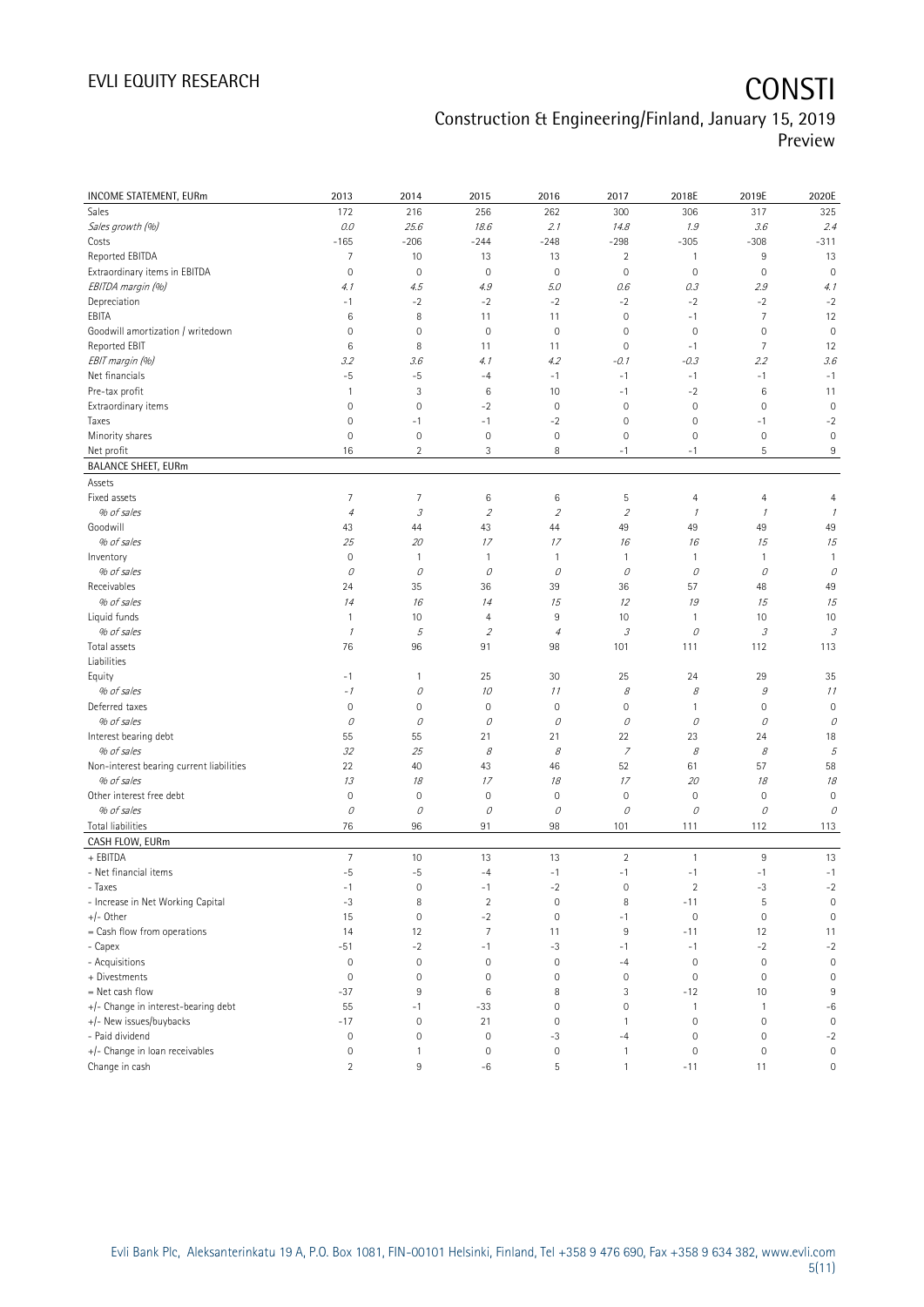## EVLI EQUITY RESEARCH **CONSTI** Construction & Engineering/Finland, January 15, 2019 Preview

| <b>KEY FIGURES</b>                  | 2014           | 2015    | 2016    | 2017                | 2018E        | 2019E          | 2020E          |
|-------------------------------------|----------------|---------|---------|---------------------|--------------|----------------|----------------|
| M-cap                               | 0              | 73      | 112     | 66                  | 44           | 44             | 44             |
| Net debt                            | 44             | 17      | 12      | 12                  | 23           | 14             | $\overline{7}$ |
| Enterprise value                    | 44             | 91      | 125     | 78                  | 67           | 59             | 52             |
| Sales                               | 216            | 256     | 262     | 300                 | 306          | 317            | 325            |
| EBITDA                              | 10             | 13      | 13      | $\overline{2}$      | $\mathbf{1}$ | 9              | 13             |
| EBIT                                | 8              | 11      | 11      | $\mathsf{O}\xspace$ | $-1$         | $\overline{7}$ | 12             |
| Pre-tax                             | 3              | 6       | 10      | $-1$                | $-2$         | 6              | 11             |
| Earnings                            | $\overline{2}$ | 5       | 8       | $-1$                | $-1$         | 5              | 9              |
| Book value                          | $\mathbf{1}$   | 25      | 30      | 25                  | 24           | 29             | 35             |
| Valuation multiples                 |                |         |         |                     |              |                |                |
| EV/sales                            | 0.2            | 0.4     | 0.5     | 0.3                 | 0.2          | 0.2            | 0.2            |
| EV/EBITDA                           | 4.5            | 7.2     | 9.5     | 45.3                | 75.8         | 6.4            | 3.9            |
| EV/EBITA                            | 5.7            | 8.6     | 11.4    | $-207.0$            | $-68.9$      | 8.4            | 4.4            |
| EV/EBIT                             | 5.7            | 8.6     | 11.4    | $-207.0$            | $-68.9$      | 8.4            | 4.4            |
| EV/operating cash flow              | 2.7            | 7.0     | 10.8    | 9.1                 | $-7.8$       | 5.1            | 4.6            |
| EV/cash earnings                    | 9.6            | 12.4    | 11.9    | 273.3               | 29.1         | 10.7           | 4.9            |
| P/E                                 | 0.0            | 13.6    | 14.1    | $-61.0$             | $-32.6$      | 9.3            | 5.0            |
| P/E excl. goodwill                  | 0.0            | 13.6    | 14.1    | $-61.0$             | $-32.6$      | 9.3            | 5.0            |
| P/B                                 | 0.0            | 3.0     | 3.8     | 2.6                 | 1.9          | 1.5            | 1.3            |
| P/sales                             | 0.0            | 0.3     | 0.4     | 0.2                 | 0.1          | 0.1            | 0.1            |
| P/CF                                | 0.0            | 5.7     | 9.7     | 7.7                 | $-5.2$       | 3.9            | 3.9            |
| Target EV/EBIT                      | O.O            | 0.0     | 0.0     | $O.O$               | $-71.7$      | 8.8            | 4.6            |
| Target P/E                          | O.O            | 0.0     | 0.0     | 0.0                 | $-34.6$      | 9.8            | 5.3            |
| Target P/B                          | O.O            | 0.0     | 0.0     | 0.0                 | 2.0          | 1.6            | 1.3            |
| Per share measures                  |                |         |         |                     |              |                |                |
| Number of shares                    | 7,615          | 7,615   | 7,621   | 7,621               | 7,858        | 7,858          | 7,858          |
| Number of shares (diluted)          | 7,615          | 7,615   | 7,621   | 7,621               | 7,858        | 7,858          | 7,858          |
| EPS                                 | 0.26           | 0.70    | 1.05    | $-0.14$             | $-0.17$      | 0.61           | 1.14           |
| EPS excl. goodwill                  | 0.26           | 0.70    | 1.05    | $-0.14$             | $-0.17$      | 0.61           | 1.14           |
| Cash EPS                            | 0.60           | 0.96    | 1.38    | 0.04                | 0.29         | 0.70           | 1.35           |
| Operating cash flow per share       | 2.13           | 1.69    | 1.52    | 1.12                | $-1.10$      | 1.46           | 1.44           |
| Capital employed per share          | 5.87           | 5.51    | 5.48    | 4.90                | 5.91         | 5.45           | 5.44           |
| Book value per share                | 0.07           | 3.22    | 3.89    | 3.32                | 3.04         | 3.65           | 4.49           |
| Book value excl. goodwill           | $-5.65$        | $-2.49$ | $-1.90$ | $-3.06$             | $-3.14$      | $-2.53$        | $-1.69$        |
| Dividend per share                  | 0.00           | 0.39    | 0.54    | 0.00                | 0.00         | 0.30           | 0.55           |
| Dividend payout ratio, %            | 0.0            | 55.4    | 51.5    | 0.0                 | 0.0          | 49.1           | 48.4           |
| Dividend yield, %                   | 0.0            | 4.1     | 3.7     | 0.0                 | 0.0          | 5.3            | 9.7            |
| Efficiency measures                 |                |         |         |                     |              |                |                |
| ROE                                 | 0.0            | 42.8    | 29.5    | $-3.9$              | $-5.5$       | 18.2           | 27.9           |
| ROCE                                | 14.3           | 21.0    | 22.7    | $-0.6$              | $-2.0$       | 14.1           | 22.4           |
| Financial ratios                    |                |         |         |                     |              |                |                |
| Capex/sales, %                      | 1.1            | 0.5     | 1.0     | 1.7                 | 0.4          | 0.7            | 0.5            |
| Capex/depreciation excl. goodwill,% | 100.0          | 66.0    | 87.6    | 36.4                | 70.4         | 106.8          | 105.9          |
| Net debt/EBITDA, book-weighted      | 4.5            | 1.4     | 0.9     | 7.0                 | 25.5         | 1.6            | 0.6            |
| Debt/equity, market-weighted        | 0.0            | 0.3     | 0.2     | 0.3                 | 0.5          | 0.5            | 0.4            |
| Equity ratio, book-weighted         | 0.5            | 31.4    | 34.8    | 28.8                | 26.6         | 25.7           | 31.2           |
| Gearing                             | 88.40          | 0.71    | 0.41    | 0.48                | 0.94         | 0.49           | 0.21           |
| Number of employees, average        | 853            | 890     | 935     | 1,079               | 1,111        | 1,145          | 1,156          |
| Sales per employee, EUR             | 253,107        | 287,810 | 279,704 | 278,222             | 275,321      | 276,926        | 280,671        |
|                                     |                |         |         |                     |              |                |                |
| EBIT per employee, EUR              | 9,144          | 11,819  | 11,708  | $-347$              | $-875$       | 6,115          | 10,206         |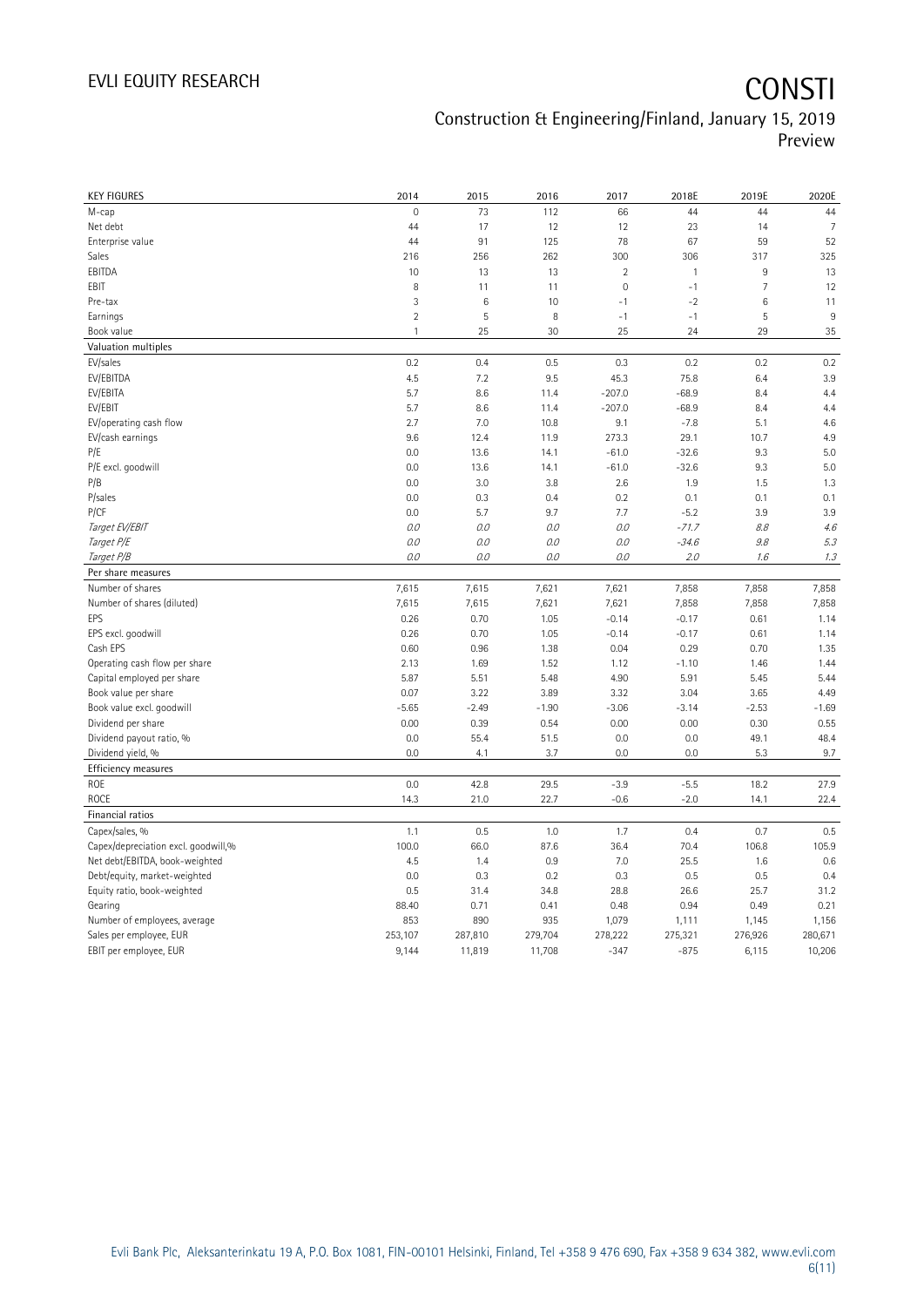## EVLI EQUITY RESEARCH **CONSTI** Construction & Engineering/Finland, January 15, 2019 Preview

COMPANY DESCRIPTION: Consti, listed in the Helsinki stock exchange in 2015, is one of the leading renovation and technical service companies in Finland. Consti has a comprehensive service offering covering technical building services, residential pipeline renovation, renovation contracting, building facade repair and maintenance, and other renovation and technical services for demanding residential and non-residential properties. Consti's strongest position is in residential building pipeline and façade renovations. Consti was established in 2008 to meet the growing need for repair and construction work.

### INVESTMENT CASE:

| <b>OWNERSHIP STRUCTURE</b>                      | <b>SHARES</b> | <b>EURm</b> | 0/0  |
|-------------------------------------------------|---------------|-------------|------|
| Ilmarinen Mutual Pension Insurance Company      | 780,451       | 4.417       | 9.9% |
| Evli Finnish Small Cap Fund                     | 499,568       | 2.828       | 6.4% |
| Danske Invest Finnish Institutional Equity Fund | 425,818       | 2.410       | 5.4% |
| Korkeela Esa Sakari                             | 411,600       | 2.330       | 5.2% |
| Kivi Risto Juhani                               | 375,300       | 2.124       | 4.8% |
| OP-Finland Small Firms Fund                     | 307,977       | 1.743       | 3.9% |
| Kalervo Markku                                  | 297,900       | 1.686       | 3.8% |
| Korkeela Antti Petteri                          | 276,894       | 1.567       | 3.5% |
| Danske Invest Finland Opportunities             | 216,229       | 1.224       | 2.8% |
| Aktia Capital Investment Fund                   | 185,850       | 1.052       | 2.4% |
| Ten largest                                     | 3,777,587     | 21.381      | 48%  |
| Residual                                        | 4,080,680     | 23.097      | 52%  |
| Total                                           | 7,858,267     | 44.478      | 100% |

| <b>EARNINGS CALENDAR</b> |                 |
|--------------------------|-----------------|
| February 07, 2019        | FY 2018 Results |
| April 26, 2019           | Q1 report       |
| July 26, 2019            | Q2 report       |
| October 25, 2019         | Q3 report       |
| OTHER EVENTS             |                 |
| April 02, 2019           | AGM             |
|                          |                 |

| COMPANY MISCELLANEOUS |                                             |
|-----------------------|---------------------------------------------|
| CEO: Esa Korkeela     | Hopeatie 2, 6. krs, 00440 Helsinki, Finland |
| CFO: Joni Sorsanen    | Tel: +358 10 288 6000                       |
| IR: Ismo Heikkilä     |                                             |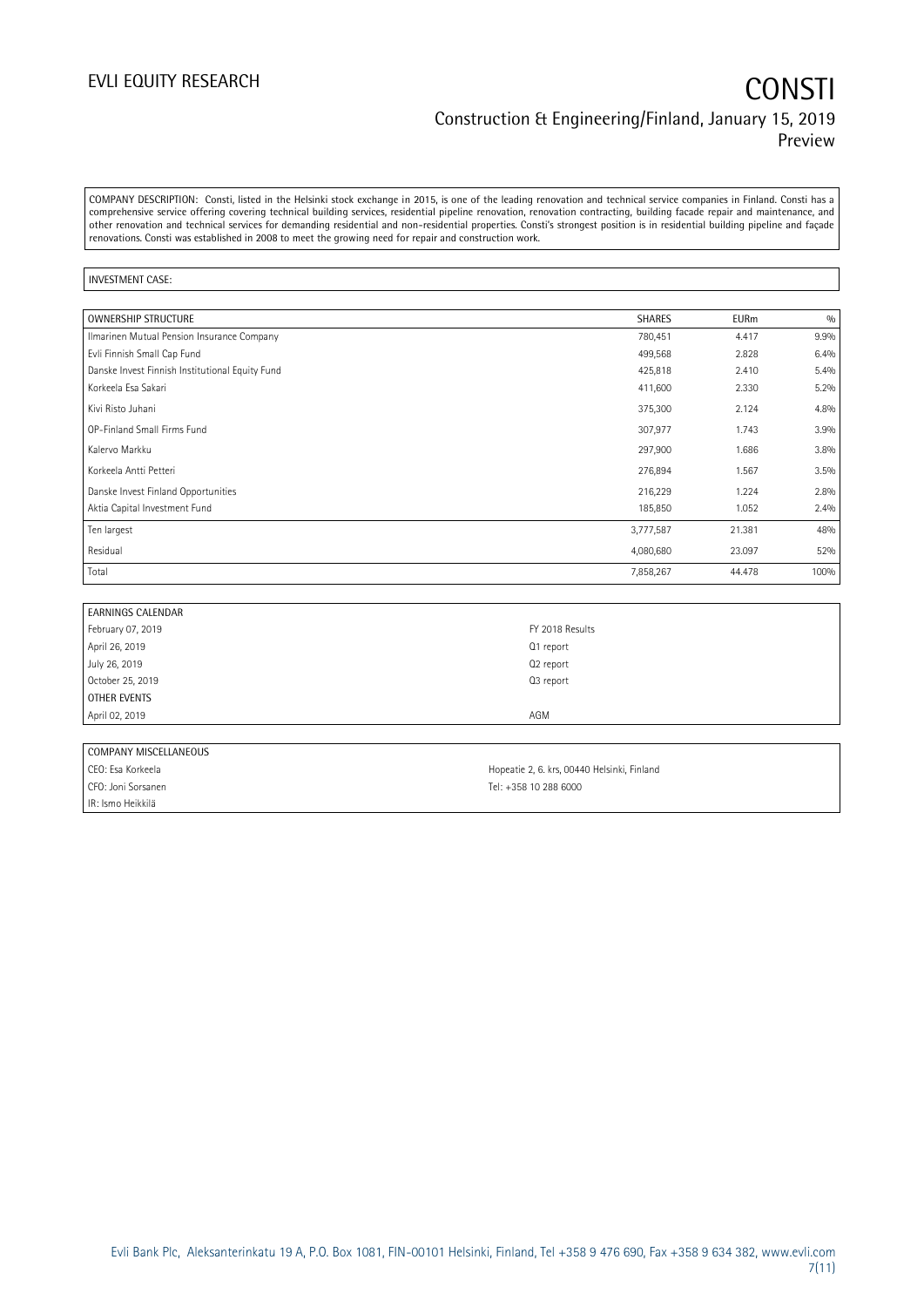## EVLI EQUITY RESEARCH **CONSTI** Construction & Engineering/Finland, January 15, 2019 Preview

DEFINITIONS

| P/E<br>Price per share                                                           | EPS<br>Profit before extraordinary items and taxes<br>$-$ income taxes + minority interest<br>Number of shares |  |  |
|----------------------------------------------------------------------------------|----------------------------------------------------------------------------------------------------------------|--|--|
| Earnings per share                                                               |                                                                                                                |  |  |
|                                                                                  |                                                                                                                |  |  |
| P/Sales                                                                          | <b>DPS</b>                                                                                                     |  |  |
| Market cap                                                                       | Dividend for the financial period per share                                                                    |  |  |
|                                                                                  |                                                                                                                |  |  |
| Sales                                                                            |                                                                                                                |  |  |
| P/BV                                                                             | <b>CEPS</b>                                                                                                    |  |  |
| Price per share                                                                  | Gross cash flow from operations                                                                                |  |  |
| Shareholders' equity + taxed provisionsper share                                 | Number of shares                                                                                               |  |  |
|                                                                                  |                                                                                                                |  |  |
| P/CF<br>Price per share                                                          | EV/Share                                                                                                       |  |  |
|                                                                                  | Enterprise value                                                                                               |  |  |
| Operating cash flow per share                                                    | Number of shares                                                                                               |  |  |
| EV (Enterprise value)                                                            | Sales/Share                                                                                                    |  |  |
| Market cap + net debt + minority interest at market value                        | Sales                                                                                                          |  |  |
| - share of associated companies at market value                                  | Number of shares                                                                                               |  |  |
|                                                                                  |                                                                                                                |  |  |
| Net debt<br>Interest bearing debt - financial assets                             | EBITDA/Share<br>Earnings before interest, tax, depreciation and amortisation                                   |  |  |
|                                                                                  | Number of shares                                                                                               |  |  |
|                                                                                  |                                                                                                                |  |  |
| EV/Sales                                                                         | EBIT/Share                                                                                                     |  |  |
| Enterprise value                                                                 | Operating profit                                                                                               |  |  |
| Sales                                                                            | Number of shares                                                                                               |  |  |
| EV/EBITDA                                                                        | EAFI/Share                                                                                                     |  |  |
| Enterprise value                                                                 | Pretax profit                                                                                                  |  |  |
| Earnings before interest, tax, depreciation and amortisation                     | Number of shares                                                                                               |  |  |
|                                                                                  |                                                                                                                |  |  |
| EV/EBIT<br>Enterprise value                                                      | Capital employed/Share<br>Total assets - non interest bearing debt                                             |  |  |
|                                                                                  |                                                                                                                |  |  |
| Operating profit                                                                 | Number of shares                                                                                               |  |  |
| Div yield, %                                                                     | Total assets                                                                                                   |  |  |
| Dividend per share                                                               | Balance sheet total                                                                                            |  |  |
| Price per share                                                                  |                                                                                                                |  |  |
|                                                                                  |                                                                                                                |  |  |
| Payout ratio, %<br><b>Total dividends</b>                                        | Interest coverage (x)                                                                                          |  |  |
| Earnings before extraordinary items and taxes - income taxes + minority interest | Operating profit<br>Financial items                                                                            |  |  |
|                                                                                  |                                                                                                                |  |  |
| Net cash/Share                                                                   | Asset turnover (x)                                                                                             |  |  |
| Financial assets $-$ interest bearing debt                                       | Turnover                                                                                                       |  |  |
| Number of shares                                                                 | Balance sheet total (average)                                                                                  |  |  |
|                                                                                  | Debt/Equity, %                                                                                                 |  |  |
| ROA, %<br>Operating profit + financial income + extraordinary items              | Interest bearing debt                                                                                          |  |  |
| Balance sheet total - interest free short term debt                              | Shareholders' equity + minority interest + taxed provisions                                                    |  |  |
| - long term advances received and accounts payable (average)                     |                                                                                                                |  |  |
|                                                                                  |                                                                                                                |  |  |
| ROCE, %                                                                          | Equity ratio, %                                                                                                |  |  |
| Profit before extraordinary items + interest expenses + other financial costs    | Shareholders' equity + minority interest + taxed provisions                                                    |  |  |
| Balance sheet total - noninterest bearing debt (average)                         | Total assets - interest free loans                                                                             |  |  |
|                                                                                  |                                                                                                                |  |  |
| ROE, %<br>Profit before extraordinary items and taxes - income taxes             | CAGR, %<br>Cumulative annual growthrate $=$ Average growthper year                                             |  |  |
| Shareholders' equity + minority interest + taxed provisions (average)            |                                                                                                                |  |  |
|                                                                                  |                                                                                                                |  |  |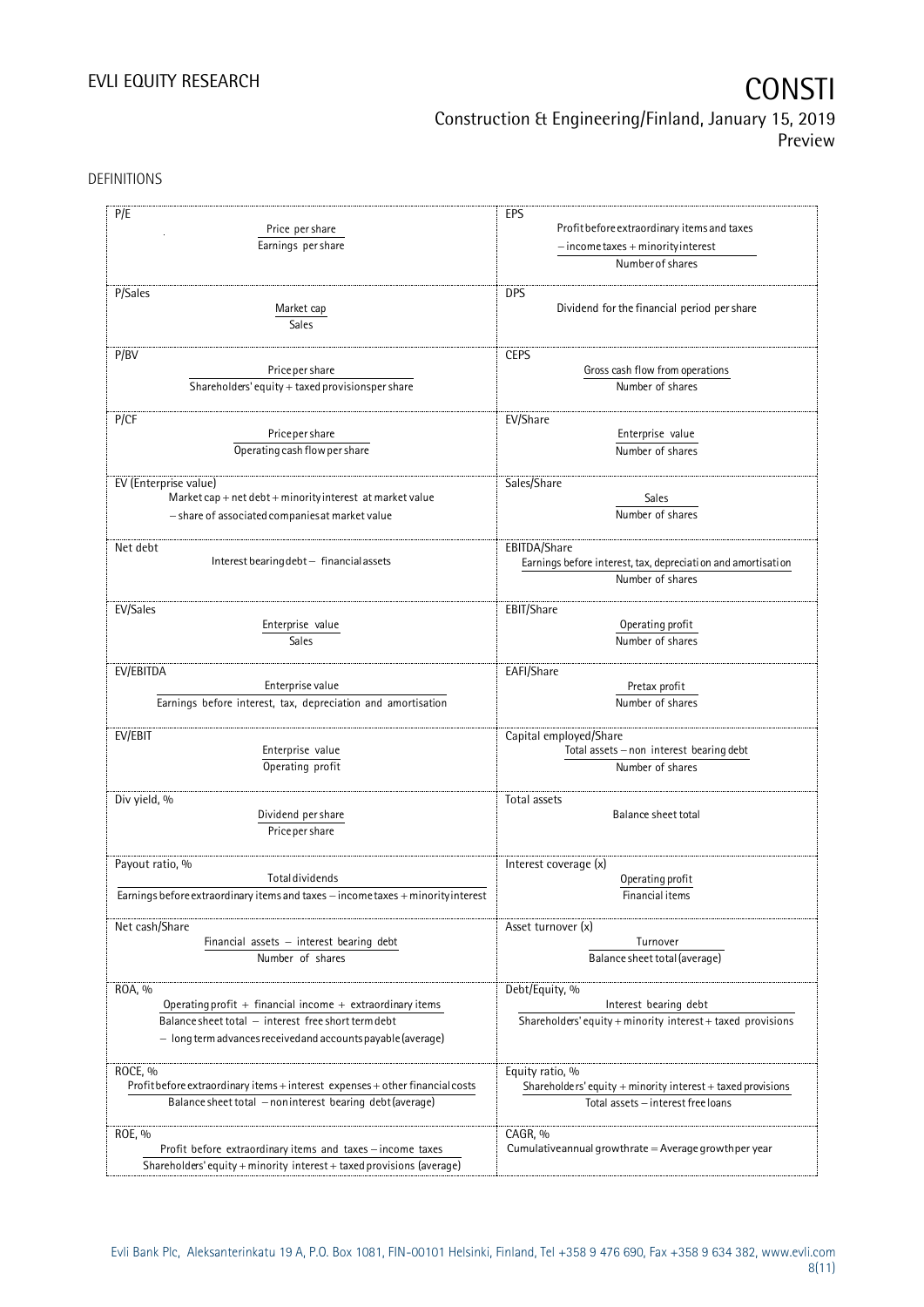## EVLI EQUITY RESEARCH CONSTITUTE OF THE CONSTITUTE OF THE CONSTITUTE OF THE CONSTITUTE OF THE CONSTITUTE OF THE CONSTITUTE OF THE CONSTITUTE OF THE CONSTITUTE OF THE CONSTITUTE OF THE CONSTITUTE OF THE CONSTITUTE OF THE CON Construction & Engineering/Finland, January 15, 2019 Preview

### Important Disclosures

| Evli Research Partners Plc ("ERP") uses 12-month target prices. Target prices are defined by utilizing analytical techniques based on financial theory                                                                                                   |                               |                                                                                                                                                          |  |  |  |  |  |
|----------------------------------------------------------------------------------------------------------------------------------------------------------------------------------------------------------------------------------------------------------|-------------------------------|----------------------------------------------------------------------------------------------------------------------------------------------------------|--|--|--|--|--|
| including (but not limited to) discounted cash flow analysis and comparative valuation. The selection of valuation methods depends on different                                                                                                          |                               |                                                                                                                                                          |  |  |  |  |  |
| circumstances. Target prices may be altered on the basis of new information coming to light in the underlying company or changes in interest rates,                                                                                                      |                               |                                                                                                                                                          |  |  |  |  |  |
| changes in foreign exchange rates, other securities prices or market indices or outlook for the aforementioned factors or other factors that may change the<br>conditions of financial markets. Recommendations and changes by analysts are available at |                               |                                                                                                                                                          |  |  |  |  |  |
| https://research.evli.com/JasperAllModels.action?authParam=key;461&tauthParam=x;G3rNaqWrtf7K&tauthType=3                                                                                                                                                 |                               |                                                                                                                                                          |  |  |  |  |  |
| Detailed information about the valuation or methodology and the underlying assumptions is accessible via ERP:                                                                                                                                            |                               |                                                                                                                                                          |  |  |  |  |  |
| http://research.evli.com                                                                                                                                                                                                                                 |                               |                                                                                                                                                          |  |  |  |  |  |
| Investment recommendations are defined as follows:                                                                                                                                                                                                       |                               |                                                                                                                                                          |  |  |  |  |  |
|                                                                                                                                                                                                                                                          |                               |                                                                                                                                                          |  |  |  |  |  |
| Target price compared to share price                                                                                                                                                                                                                     | Recommendation<br><b>SFII</b> |                                                                                                                                                          |  |  |  |  |  |
| $< -10\%$<br>$-10 - (+10)$ %                                                                                                                                                                                                                             | <b>HOLD</b>                   |                                                                                                                                                          |  |  |  |  |  |
| $> 10\%$                                                                                                                                                                                                                                                 | <b>BUY</b>                    |                                                                                                                                                          |  |  |  |  |  |
| ERP's investment recommendation of the analyzed company is in general updated $2 - 4$ per year.                                                                                                                                                          |                               |                                                                                                                                                          |  |  |  |  |  |
|                                                                                                                                                                                                                                                          |                               |                                                                                                                                                          |  |  |  |  |  |
| 60%                                                                                                                                                                                                                                                      |                               | 56%                                                                                                                                                      |  |  |  |  |  |
|                                                                                                                                                                                                                                                          |                               |                                                                                                                                                          |  |  |  |  |  |
| 50%                                                                                                                                                                                                                                                      |                               |                                                                                                                                                          |  |  |  |  |  |
|                                                                                                                                                                                                                                                          |                               |                                                                                                                                                          |  |  |  |  |  |
| 40%                                                                                                                                                                                                                                                      |                               |                                                                                                                                                          |  |  |  |  |  |
|                                                                                                                                                                                                                                                          | 33%                           |                                                                                                                                                          |  |  |  |  |  |
| 30%                                                                                                                                                                                                                                                      |                               |                                                                                                                                                          |  |  |  |  |  |
|                                                                                                                                                                                                                                                          |                               |                                                                                                                                                          |  |  |  |  |  |
| 20%                                                                                                                                                                                                                                                      |                               |                                                                                                                                                          |  |  |  |  |  |
| 10%                                                                                                                                                                                                                                                      |                               |                                                                                                                                                          |  |  |  |  |  |
| 10%                                                                                                                                                                                                                                                      |                               |                                                                                                                                                          |  |  |  |  |  |
|                                                                                                                                                                                                                                                          |                               |                                                                                                                                                          |  |  |  |  |  |
| 0%                                                                                                                                                                                                                                                       |                               |                                                                                                                                                          |  |  |  |  |  |
| Sell                                                                                                                                                                                                                                                     | Hold                          | Buy                                                                                                                                                      |  |  |  |  |  |
|                                                                                                                                                                                                                                                          |                               | The graph above shows the distribution of ERP's recommendations of companies under coverage in 16th of April 2018. If recommendation is not given, it is |  |  |  |  |  |
| not mentioned here                                                                                                                                                                                                                                       |                               |                                                                                                                                                          |  |  |  |  |  |

### Name(s) of the analyst(s): Salokivi

This research report has been prepared by Evli Research Partners Plc ("ERP" or "Evli Research"). ERP is a subsidiary of Evli Bank Plc. Production of the investment recommendation has been concluded on 15.01.2019, 8:45. This report has been published on 15.01.2019, 9:00.

None of the analysts contributing to this report, persons under their guardianship or corporations under their control have a position in the shares of the company or related securities.

The date and time for any price of financial instruments mentioned in the recommendation refer to the previous trading day's closing price(s) unless otherwise stated in the report.

Each analyst responsible for the content of this report assures that the expressed views accurately reflect the personal views of each analyst on the covered companies and securities. Each analyst assures that (s)he has not been, nor are or will be, receiving direct or indirect compensation related to the specific recommendations or views contained in this report.

Companies in the Evli Group, affiliates or staff of companies in the Evli Group, may perform services for, solicit business from, hold long or short positions in, or otherwise be interested in the investments (including derivatives) of any company mentioned in the publication or report.

Neither ERP nor any company within the Evli Group have managed or co-managed a public offering of the company's securities during the last 12 months prior to, received compensation for investment banking services from the company during the last 12 months prior to the publication of the research report.

ERP may pursue an assignment from the issuer(s) of the financial instruments mentioned in the recommendation or this report. These assignments may have a limited economic or financial impact on ERP and/or Evli. Under such assignments ERP may perform services including, but not limited to, arranging investor meetings or –events, investor relations communication advisory and production of research material.

ERP has signed an agreement with the issuer of the financial instruments mentioned in the recommendation, which includes production of research reports. This assignment has a limited economic and financial impact on ERP and/or Evli. Under the assignment ERP performs services including, but not limited to, arranging investor meetings or –events, investor relations communication advisory and production of research material.

ERP or another company within the Evli Group does not have an agreement with the company to perform market making services.

For the prevention and avoidance of conflicts of interests with respect to this report, there is an information barrier (Chinese wall) between Investment Research and Corporate Finance units concerning unpublished investment banking services to the company. The remuneration of the analyst(s) is not tied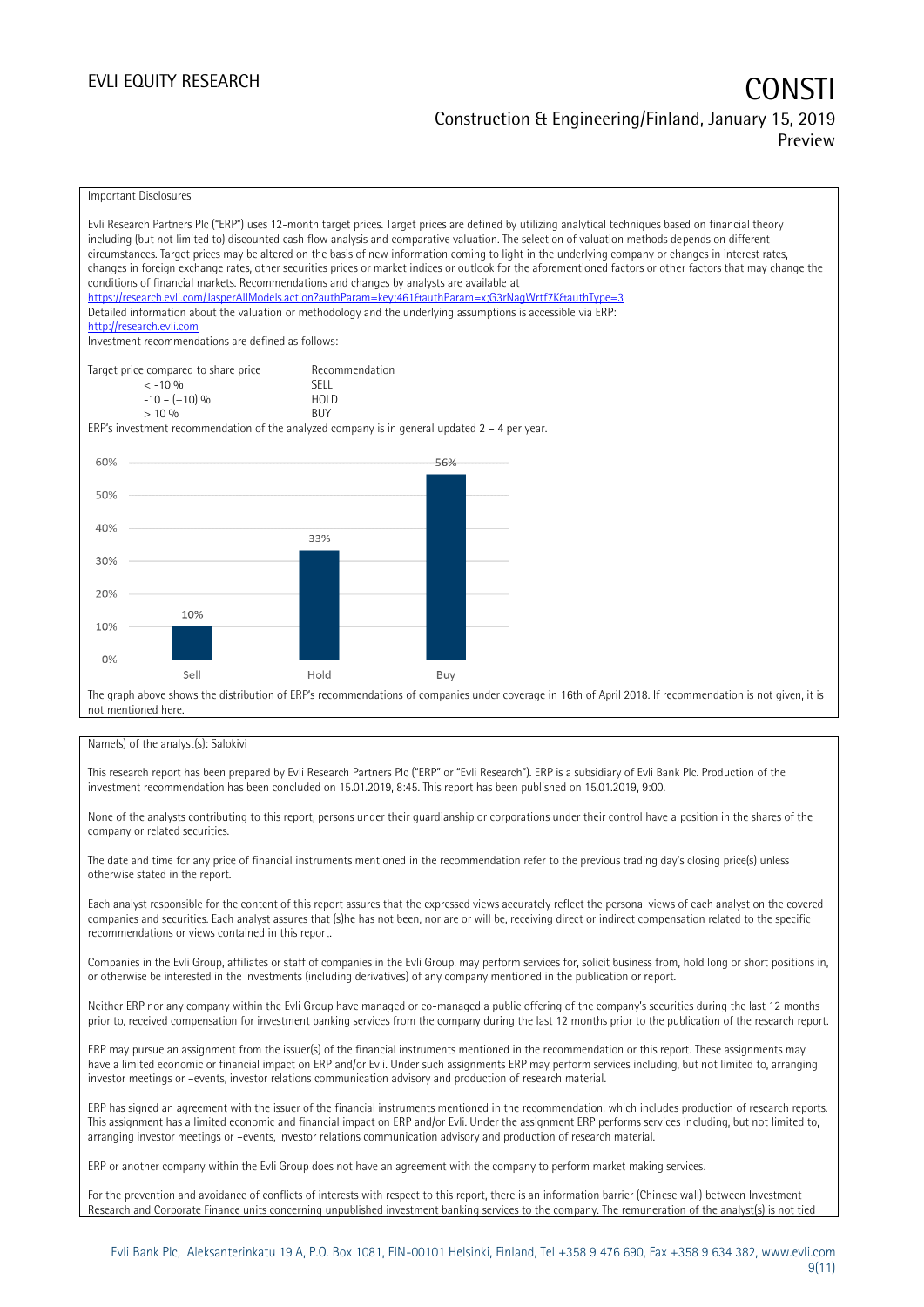directly or indirectly to investment banking transactions performed by Evli Bank Plc or any company within Evli Group.

This report has not been disclosed to the company prior to its dissemination.

This report is provided and intended for informational purposes only and may not be used or considered under any circumstances as an offer to sell or buy any securities or as advice to trade any securities.

This report is based on sources ERP considers to be correct and reliable. The sources include information providers Reuters and Bloomberg, stock-exchange releases from the companies and other company news, Statistics Finland and articles in newspapers and magazines. However, ERP does not guarantee the materialization, correctness, accuracy or completeness of the information, opinions, estimates or forecasts expressed or implied in the report. In addition, circumstantial changes may have an influence on opinions and estimates presented in this report. The opinions and estimates presented are valid at the moment of their publication and they can be changed without a separate announcement. Neither ERP nor any company within the Evli Group are responsible for amending, correcting or updating any information, opinions or estimates contained in this report. Neither ERP nor any company within the Evli Group will compensate any direct or consequential loss caused by or derived from the use of the information represented in this publication.

All information published in this report is for the original recipient's private and internal use only. ERP reserves all rights to the report. No part of this publication may be reproduced or transmitted in any form or by any means, electronic, mechanical, photocopying, recording or otherwise, or stored in any retrieval system of any nature, without the written permission of ERP.

This report or its copy may not be published or distributed in Australia, Canada, Hong Kong, Japan, New Zealand, Singapore or South Africa. The publication or distribution of this report in certain other jurisdictions may also be restricted by law. Persons into whose possession this report comes are required to inform themselves about and to observe any such restrictions.

Evli Bank Plc is not registered as a broker-dealer with the U. S. Securities and Exchange Commission ("SEC"), and it and its analysts are not subject to SEC rules on securities analysts' certification as to the currency of their views reflected in the research report. Evli Bank is not a member of the Financial Industry Regulatory Authority ("FINRA"). It and its securities analysts are not subject to FINRA's rules on Communications with the Public and Research Analysts and Research Reports and the attendant requirements for fairness, balance and disclosure of potential conflicts of interest. This research report is only being offered in U.S. by Auerbach Grayson & Company, LLC (Auerbach Grayson) to Major U.S. Institutional Investors and is not available to, and should not be used by, any U.S. person or entity that is not a Major U.S. Institutional Investor. Auerbach Grayson is a broker-dealer registered with the U.S. Securities and Exchange Commission and is a member of the FINRA. U.S. entities seeking more information about any of the issuers or securities discussed in this report should contact Auerbach Grayson. The securities of non-U.S. issuers may not be registered with or subject to SEC reporting and other requirements.

ERP is not a supervised entity but its parent company Evli Bank Plc is supervised by the Finnish Financial Supervision Authority.